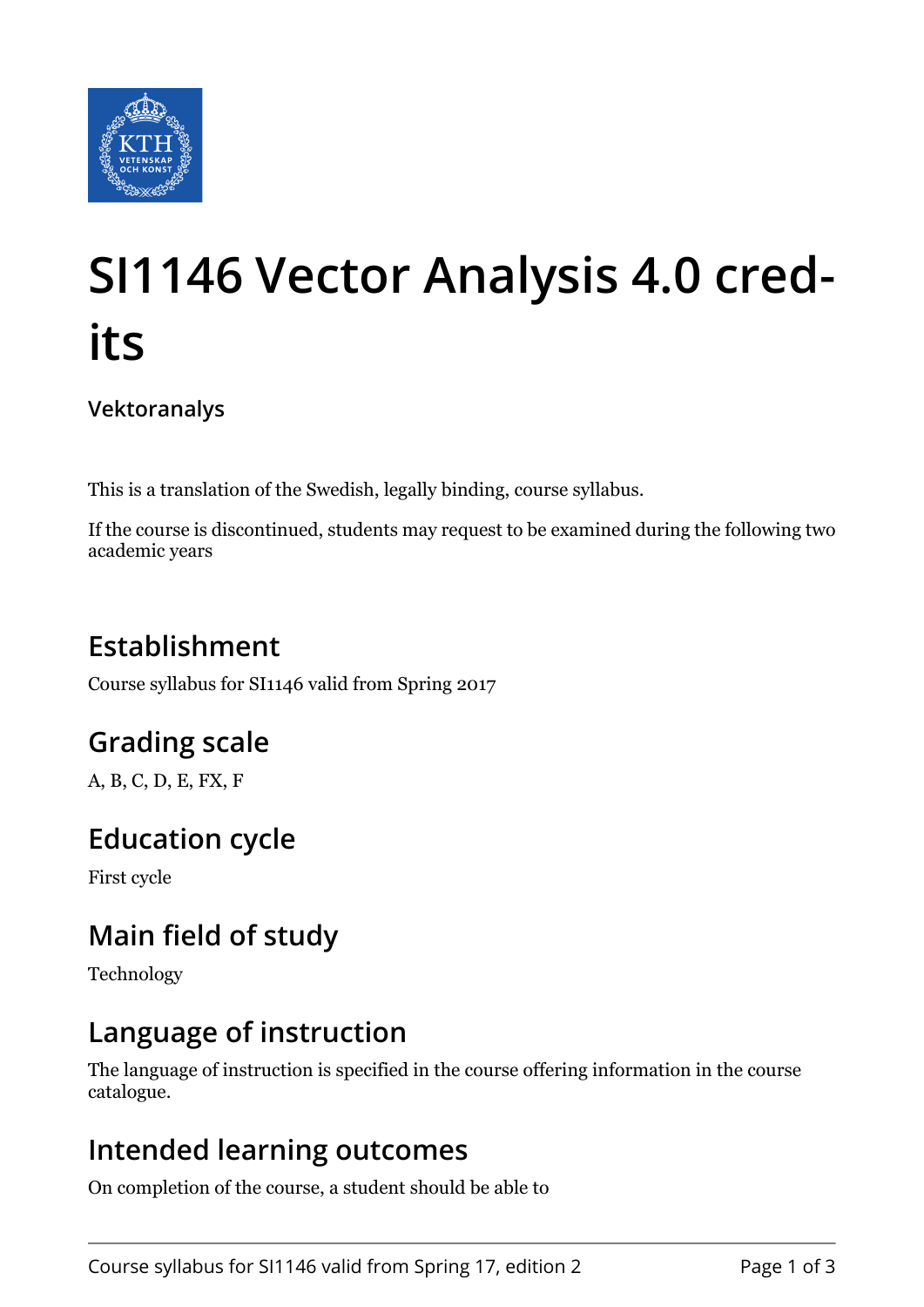- Use vector calculus to describe and analyse physical systems
- Be able to model and formulate basic physical problems within for example electromagnetism and fluid mechanics by means of vector calculus
- Describe different physical situations where singular vector fields arise and use these to describe physical systems
- Apply tensor analysis on basic physical problems within for example solid mechanics
- Use symmetries and basic group theory to draw conclusions about physical systems

#### **Course contents**

Concept within vector calculus and their physical applications: the nabla operator, integral theorems and potential theory. Tensors with applications from for example electrodynamics and continuum mechanics. Special vector fields and their importance within physical modelling. Modelling by means of vector calculus. The concept of symmetry with relation to basic group theory and its importance within physics

## **Specific prerequisites**

Recommended prior knowledge: To benefit from the course material it is recommended that the students have read the following courses or gained the equivalent knowledge:

- SF1672 Linear Algebra
- SF1673 Calculus in a variable
- SF1674 Multivariable analysis

## **Course literature**

The textbook(s) is decided by the Department of Theoretical Physics and the students will be informed via the course homepage no later than four weeks before the start of the course.

## **Examination**

• TEN1 - Written Examination, 4.0 credits, grading scale: A, B, C, D, E, FX, F

Based on recommendation from KTH's coordinator for disabilities, the examiner will decide how to adapt an examination for students with documented disability.

The examiner may apply another examination format when re-examining individual students.

## **Other requirements for final grade**

Approved examination.